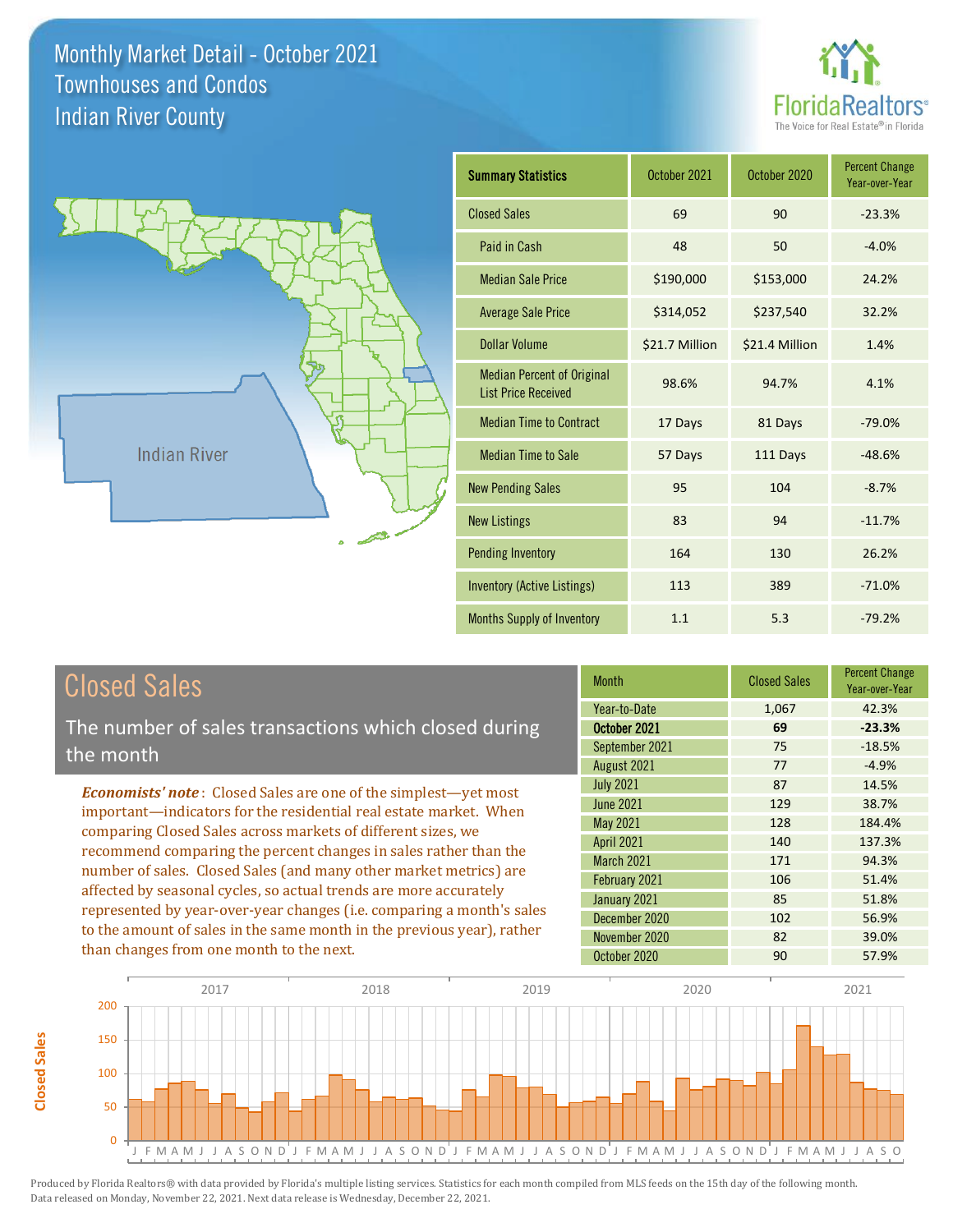this statistic should be interpreted with care.



63 40.0%

| Cash Sales                                                                     | <b>Month</b>      | <b>Cash Sales</b> | <b>Percent Change</b><br>Year-over-Year |
|--------------------------------------------------------------------------------|-------------------|-------------------|-----------------------------------------|
|                                                                                | Year-to-Date      | 731               | 55.5%                                   |
| The number of Closed Sales during the month in which                           | October 2021      | 48                | $-4.0%$                                 |
| buyers exclusively paid in cash                                                | September 2021    | 52                | $-8.8%$                                 |
|                                                                                | August 2021       | 52                | $-10.3%$                                |
|                                                                                | <b>July 2021</b>  | 69                | 38.0%                                   |
|                                                                                | June 2021         | 90                | 60.7%                                   |
| <b>Economists' note:</b> Cash Sales can be a useful indicator of the extent to | May 2021          | 88                | 238.5%                                  |
| which investors are participating in the market. Why? Investors are            | <b>April 2021</b> | 93                | 138.5%                                  |
| far more likely to have the funds to purchase a home available up front,       | <b>March 2021</b> | 110               | 89.7%                                   |
| whereas the typical homebuyer requires a mortgage or some other                | February 2021     | 70                | 70.7%                                   |
| form of financing. There are, of course, many possible exceptions, so          | January 2021      | 59                | 68.6%                                   |

October 2020 50 50 47.1% 0 20 40 60 80 100 120 2017 2018 2019 2020 2021

J F M A M J J A S O N D J F M A M J J A S O N D J F M A M J J A S O N D J F M A M J J A S O N D J F M A M J J A S O

December 2020

### Cash Sales as a Percentage of Closed Sales

The percentage of Closed Sales during the month which were Cash Sales

*Economists' note* : This statistic is simply another way of viewing Cash Sales. The remaining percentages of Closed Sales (i.e. those not paid fully in cash) each month involved some sort of financing, such as mortgages, owner/seller financing, assumed loans, etc.

| <b>Month</b>      | <b>Percent of Closed</b><br>Sales Paid in Cash | <b>Percent Change</b><br>Year-over-Year |
|-------------------|------------------------------------------------|-----------------------------------------|
| Year-to-Date      | 68.5%                                          | 9.3%                                    |
| October 2021      | 69.6%                                          | 25.2%                                   |
| September 2021    | 69.3%                                          | 11.8%                                   |
| August 2021       | 67.5%                                          | $-5.7%$                                 |
| <b>July 2021</b>  | 79.3%                                          | 20.5%                                   |
| <b>June 2021</b>  | 69.8%                                          | 15.9%                                   |
| May 2021          | 68.8%                                          | 19.0%                                   |
| <b>April 2021</b> | 66.4%                                          | 0.5%                                    |
| March 2021        | 64.3%                                          | $-2.4%$                                 |
| February 2021     | 66.0%                                          | 12.6%                                   |
| January 2021      | 69.4%                                          | 11.0%                                   |
| December 2020     | 61.8%                                          | $-10.7%$                                |
| November 2020     | 63.4%                                          | $-15.0%$                                |
| October 2020      | 55.6%                                          | $-6.7%$                                 |

November 2020 52 18.2%

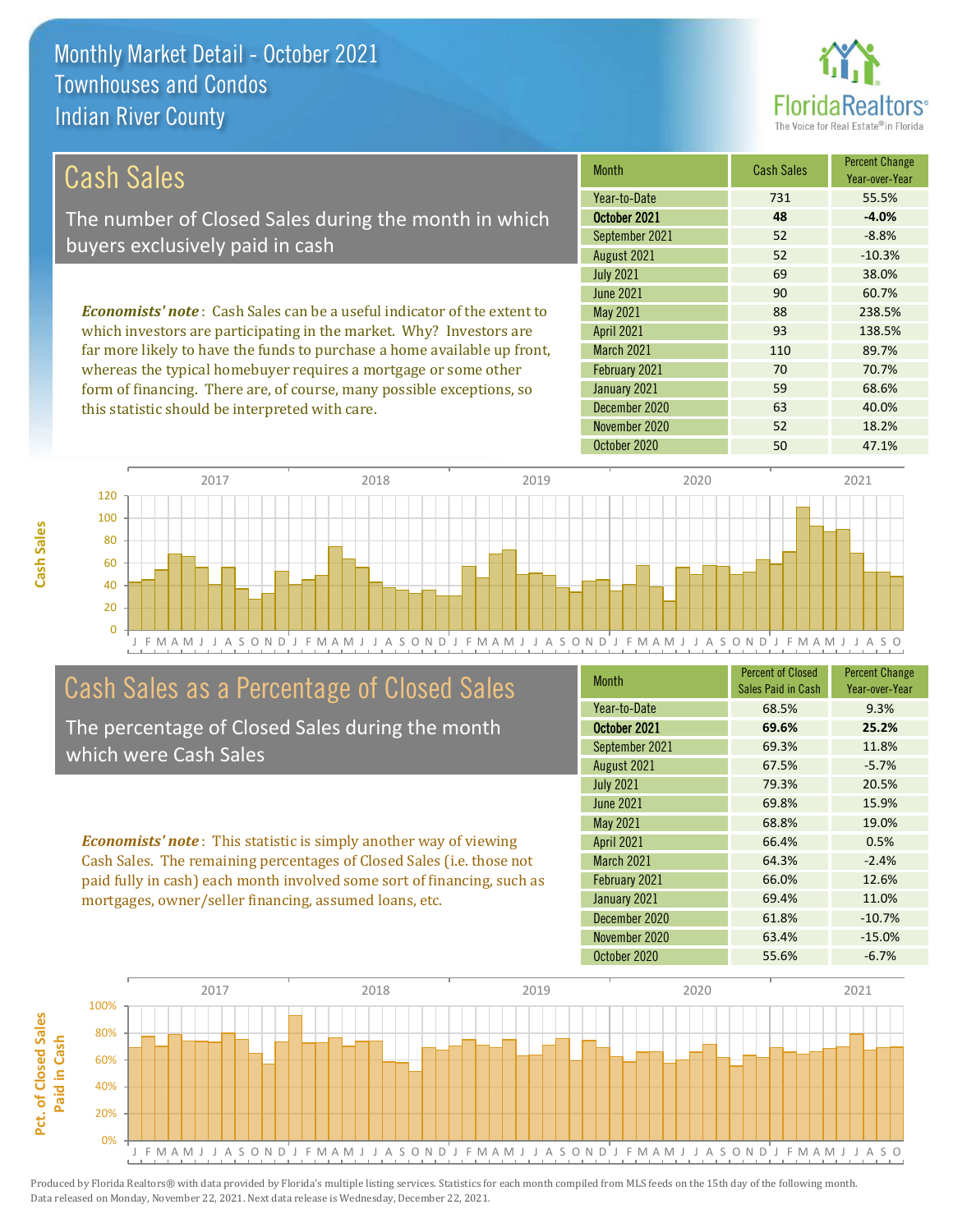

### Median Sale Price

The median sale price reported for the month (i.e. 50% of sales were above and 50% of sales were below)

*Economists' note* : Median Sale Price is our preferred summary statistic for price activity because, unlike Average Sale Price, Median Sale Price is not sensitive to high sale prices for small numbers of homes that may not be characteristic of the market area. Keep in mind that median price trends over time are not always solely caused by changes in the general value of local real estate. Median sale price only reflects the values of the homes that *sold* each month, and the mix of the types of homes that sell can change over time.

| <b>Month</b>      | <b>Median Sale Price</b> | <b>Percent Change</b><br>Year-over-Year |
|-------------------|--------------------------|-----------------------------------------|
| Year-to-Date      | \$190,000                | 15.2%                                   |
| October 2021      | \$190,000                | 24.2%                                   |
| September 2021    | \$200,000                | 1.0%                                    |
| August 2021       | \$210,000                | 34.6%                                   |
| <b>July 2021</b>  | \$188,900                | $-6.3%$                                 |
| <b>June 2021</b>  | \$230,000                | 39.4%                                   |
| May 2021          | \$218,500                | 39.3%                                   |
| <b>April 2021</b> | \$207,000                | 44.3%                                   |
| March 2021        | \$175,000                | $-5.4%$                                 |
| February 2021     | \$150,000                | $-6.3%$                                 |
| January 2021      | \$190,000                | 17.5%                                   |
| December 2020     | \$173,250                | 11.4%                                   |
| November 2020     | \$159,900                | 1.5%                                    |
| October 2020      | \$153,000                | 9.3%                                    |



### Average Sale Price

The average sale price reported for the month (i.e. total sales in dollars divided by the number of sales)

*Economists' note* : Usually, we prefer Median Sale Price over Average Sale Price as a summary statistic for home prices. However, Average Sale Price does have its uses—particularly when it is analyzed alongside the Median Sale Price. For one, the relative difference between the two statistics can provide some insight into the market for higher-end homes in an area.

| Month             | <b>Average Sale Price</b> | <b>Percent Change</b><br>Year-over-Year |
|-------------------|---------------------------|-----------------------------------------|
| Year-to-Date      | \$328,735                 | 30.0%                                   |
| October 2021      | \$314,052                 | 32.2%                                   |
| September 2021    | \$299,032                 | 24.4%                                   |
| August 2021       | \$298,192                 | 26.8%                                   |
| <b>July 2021</b>  | \$321,494                 | 17.0%                                   |
| <b>June 2021</b>  | \$392,673                 | 54.4%                                   |
| May 2021          | \$412,901                 | 102.7%                                  |
| <b>April 2021</b> | \$306,796                 | 22.5%                                   |
| March 2021        | \$321,668                 | 10.6%                                   |
| February 2021     | \$268,247                 | 15.4%                                   |
| January 2021      | \$303,952                 | 1.5%                                    |
| December 2020     | \$271,431                 | $-15.8%$                                |
| November 2020     | \$291,427                 | 1.1%                                    |
| October 2020      | \$237,540                 | 6.2%                                    |



Produced by Florida Realtors® with data provided by Florida's multiple listing services. Statistics for each month compiled from MLS feeds on the 15th day of the following month. Data released on Monday, November 22, 2021. Next data release is Wednesday, December 22, 2021.

**Average Sale Price**

**Average Sale Price**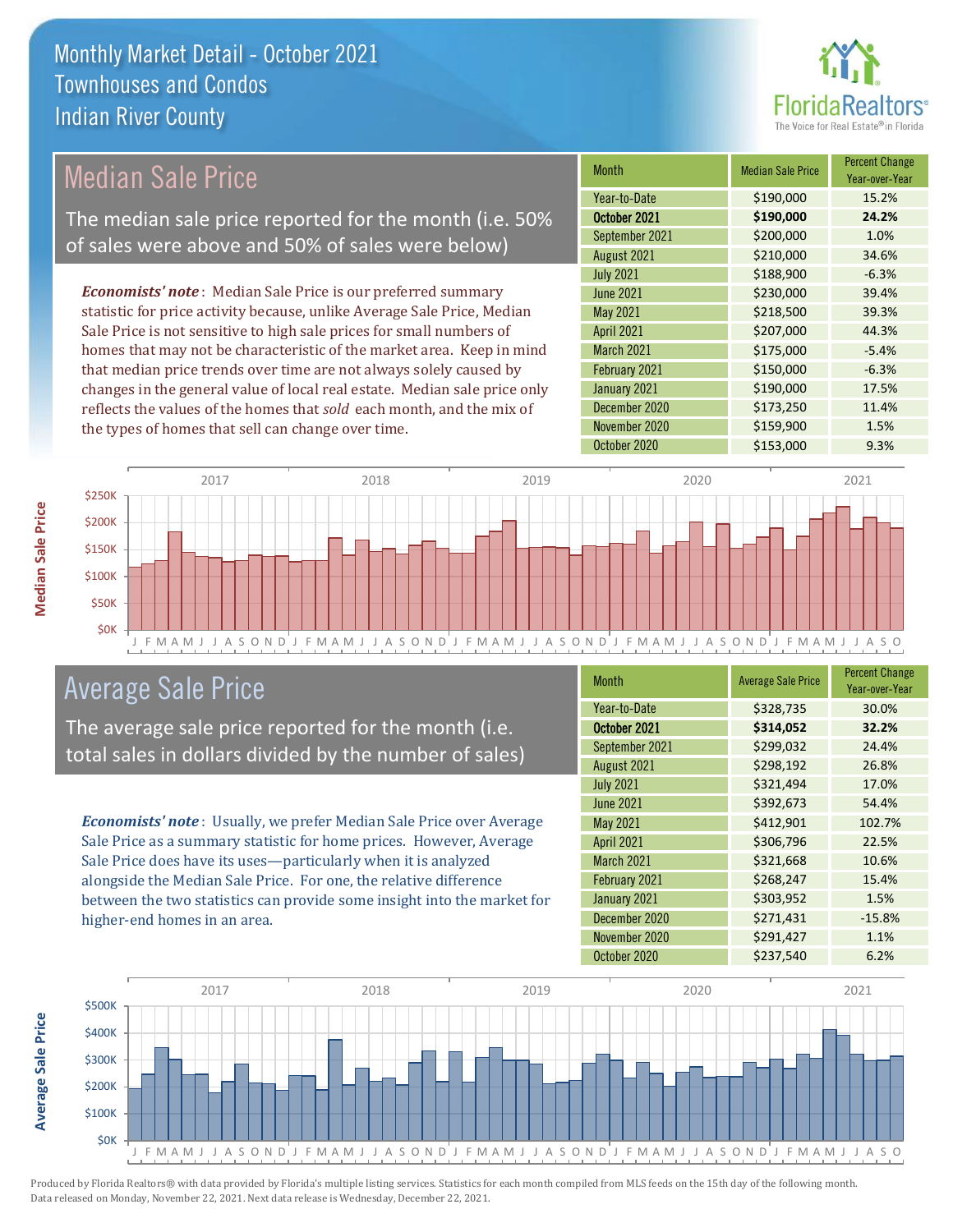

#### ollar Volume

The sum of the sale prices for all sales which closed during the month

*Economists' note* : Dollar Volume is simply the sum of all sale prices in a given time period, and can quickly be calculated by multiplying Closed Sales by Average Sale Price. It is a strong indicator of the health of the real estate industry in a market, and is of particular interest to real estate professionals, investors, analysts, and government agencies. Potential home sellers and home buyers, on the other hand, will likely be better served by paying attention to trends in the two components of Dollar Volume (i.e. sales and prices) individually.

| <b>Month</b>      | <b>Dollar Volume</b> | <b>Percent Change</b><br>Year-over-Year |
|-------------------|----------------------|-----------------------------------------|
| Year-to-Date      | \$350.8 Million      | 84.9%                                   |
| October 2021      | \$21.7 Million       | 1.4%                                    |
| September 2021    | \$22.4 Million       | 1.4%                                    |
| August 2021       | \$23.0 Million       | 20.5%                                   |
| <b>July 2021</b>  | \$28.0 Million       | 33.9%                                   |
| <b>June 2021</b>  | \$50.7 Million       | 114.2%                                  |
| <b>May 2021</b>   | \$52.9 Million       | 476.4%                                  |
| <b>April 2021</b> | \$43.0 Million       | 190.8%                                  |
| <b>March 2021</b> | \$55.0 Million       | 114.8%                                  |
| February 2021     | \$28.4 Million       | 74.8%                                   |
| January 2021      | \$25.8 Million       | 54.1%                                   |
| December 2020     | \$27.7 Million       | 32.1%                                   |
| November 2020     | \$23.9 Million       | 40.5%                                   |
| October 2020      | \$21.4 Million       | 67.7%                                   |



### Median Percent of Original List Price Received

The median of the sale price (as a percentage of the original list price) across all properties selling during the month

*Economists' note* : The Median Percent of Original List Price Received is useful as an indicator of market recovery, since it typically rises as buyers realize that the market may be moving away from them and they need to match the selling price (or better it) in order to get a contract on the house. This is usually the last measure to indicate a market has shifted from down to up, so it is what we would call a *lagging* indicator.

| <b>Month</b>      | Med. Pct. of Orig.<br><b>List Price Received</b> | <b>Percent Change</b><br>Year-over-Year |
|-------------------|--------------------------------------------------|-----------------------------------------|
| Year-to-Date      | 97.1%                                            | 4.0%                                    |
| October 2021      | 98.6%                                            | 4.1%                                    |
| September 2021    | 100.0%                                           | 9.4%                                    |
| August 2021       | 97.9%                                            | 4.9%                                    |
| <b>July 2021</b>  | 98.3%                                            | 5.2%                                    |
| June 2021         | 97.5%                                            | 5.3%                                    |
| <b>May 2021</b>   | 96.9%                                            | 2.6%                                    |
| <b>April 2021</b> | 97.2%                                            | 3.6%                                    |
| <b>March 2021</b> | 96.9%                                            | 3.9%                                    |
| February 2021     | 95.1%                                            | 1.9%                                    |
| January 2021      | 95.0%                                            | 1.4%                                    |
| December 2020     | 93.2%                                            | $-1.4%$                                 |
| November 2020     | 95.4%                                            | 1.8%                                    |
| October 2020      | 94.7%                                            | 0.4%                                    |



Produced by Florida Realtors® with data provided by Florida's multiple listing services. Statistics for each month compiled from MLS feeds on the 15th day of the following month. Data released on Monday, November 22, 2021. Next data release is Wednesday, December 22, 2021.

**Med. Pct. of Orig.** 

Med. Pct. of Orig.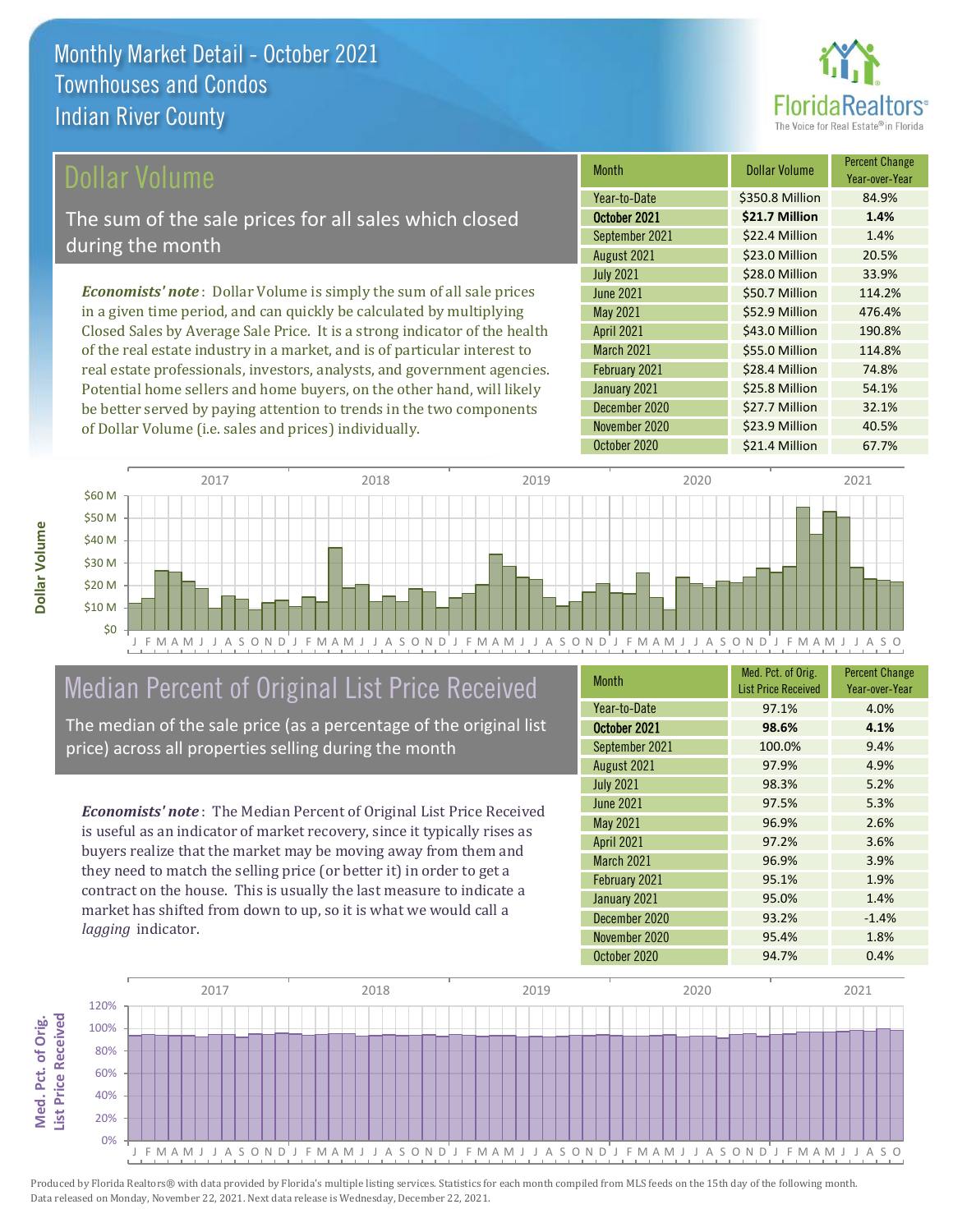

### Median Time to Contract

The median number of days between the listing date and contract date for all Closed Sales during the month

*Economists' note* : Like Time to Sale, Time to Contract is a measure of the length of the home selling process calculated for sales which closed during the month. The difference is that Time to Contract measures the number of days between the initial listing of a property and the signing of the contract which eventually led to the closing of the sale. When the gap between Median Time to Contract and Median Time to Sale grows, it is usually a sign of longer closing times and/or declining numbers of cash sales.

| <b>Month</b>      | Median Time to<br>Contract | <b>Percent Change</b><br>Year-over-Year |
|-------------------|----------------------------|-----------------------------------------|
| Year-to-Date      | 27 Days                    | $-66.3%$                                |
| October 2021      | 17 Days                    | $-79.0%$                                |
| September 2021    | 8 Days                     | $-88.9%$                                |
| August 2021       | 16 Days                    | $-80.5%$                                |
| <b>July 2021</b>  | 21 Days                    | $-79.4%$                                |
| <b>June 2021</b>  | 25 Days                    | $-74.5%$                                |
| May 2021          | 25 Days                    | $-44.4%$                                |
| <b>April 2021</b> | 29 Days                    | $-12.1%$                                |
| March 2021        | 33 Days                    | $-44.1%$                                |
| February 2021     | 57 Days                    | $-31.3%$                                |
| January 2021      | 41 Days                    | $-45.3%$                                |
| December 2020     | 97 Days                    | 136.6%                                  |
| November 2020     | 92 Days                    | 43.8%                                   |
| October 2020      | 81 Days                    | 55.8%                                   |





### Median Time to Sale

The median number of days between the listing date and closing date for all Closed Sales during the month

*Economists' note* : Time to Sale is a measure of the length of the home selling process, calculated as the number of days between the initial listing of a property and the closing of the sale. *Median* Time to Sale is the amount of time the "middle" property selling this month was on the market. That is, 50% of homes selling this month took *less* time to sell, and 50% of homes took *more* time to sell. Median Time to Sale gives a more accurate picture than Average Time to Sale, which can be skewed upward by small numbers of properties taking an abnormally long time to sell.

| <b>Month</b>      | <b>Median Time to Sale</b> | <b>Percent Change</b><br>Year-over-Year |
|-------------------|----------------------------|-----------------------------------------|
| Year-to-Date      | 68 Days                    | $-39.8%$                                |
| October 2021      | 57 Days                    | $-48.6%$                                |
| September 2021    | 45 Days                    | $-56.7%$                                |
| August 2021       | 57 Days                    | $-54.0%$                                |
| <b>July 2021</b>  | 58 Days                    | $-62.1%$                                |
| <b>June 2021</b>  | 60 Days                    | $-55.2%$                                |
| May 2021          | 70 Days                    | $-13.6%$                                |
| <b>April 2021</b> | 74 Days                    | $-15.9%$                                |
| March 2021        | 73 Days                    | $-31.8%$                                |
| February 2021     | 93 Days                    | $-15.5%$                                |
| January 2021      | 76 Days                    | $-28.3%$                                |
| December 2020     | 141 Days                   | 85.5%                                   |
| November 2020     | 130 Days                   | 31.3%                                   |
| October 2020      | 111 Days                   | 14.4%                                   |

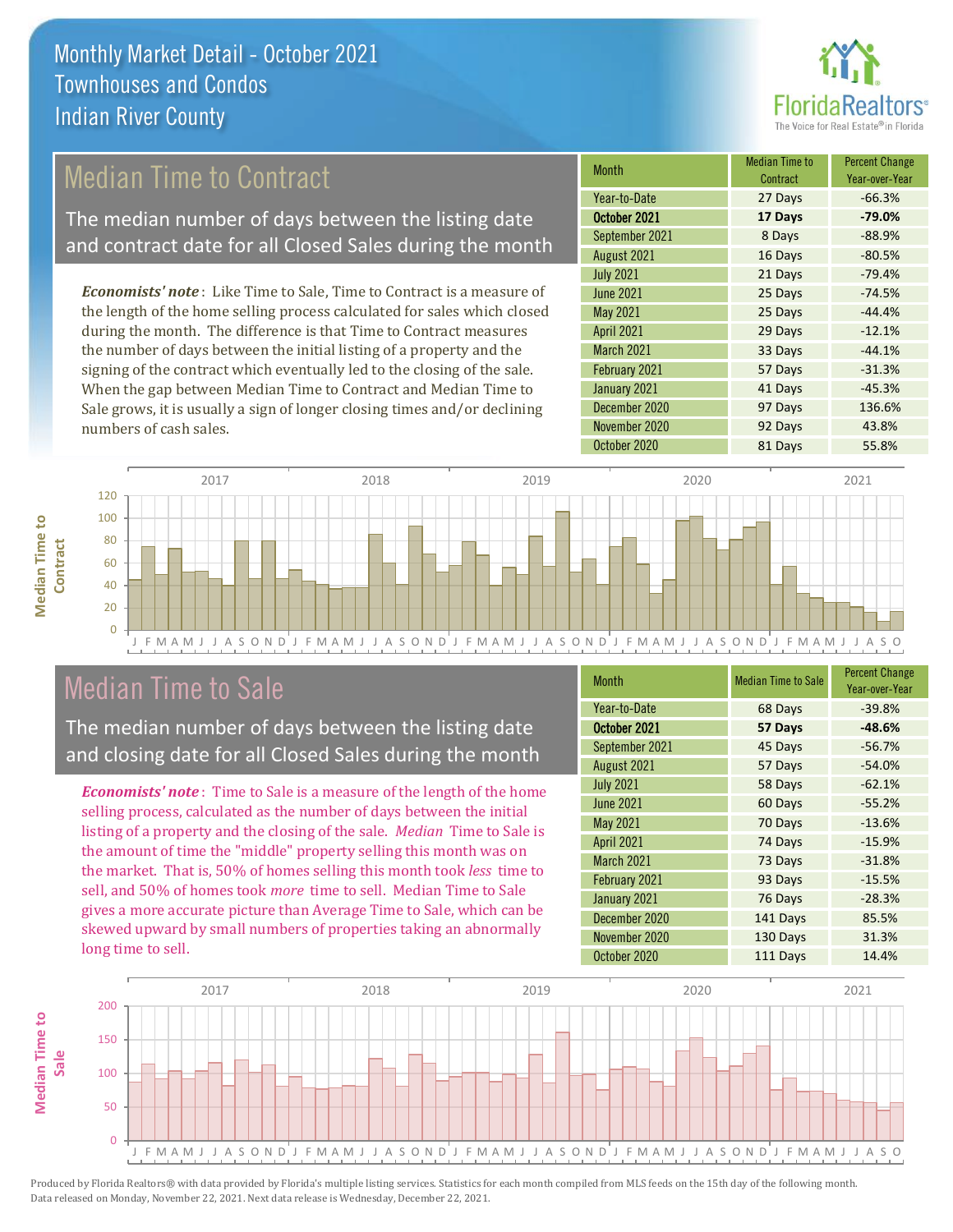

| New Pending Sales                                                              | <b>Month</b>      | <b>New Pending Sales</b> | <b>Percent Change</b><br>Year-over-Year |
|--------------------------------------------------------------------------------|-------------------|--------------------------|-----------------------------------------|
|                                                                                | Year-to-Date      | 1,150                    | 34.2%                                   |
| The number of listed properties that went under                                | October 2021      | 95                       | $-8.7%$                                 |
| contract during the month                                                      | September 2021    | 79                       | $-17.7%$                                |
|                                                                                | August 2021       | 96                       | 10.3%                                   |
|                                                                                | <b>July 2021</b>  | 70                       | $-13.6%$                                |
| <b>Economists' note</b> : Because of the typical length of time it takes for a | June 2021         | 86                       | $-7.5%$                                 |
| sale to close, economists consider Pending Sales to be a decent                | May 2021          | 125                      | 31.6%                                   |
| indicator of potential future Closed Sales. It is important to bear in         | <b>April 2021</b> | 122                      | 165.2%                                  |
| mind, however, that not all Pending Sales will be closed successfully.         | <b>March 2021</b> | 165                      | 135.7%                                  |
| So, the effectiveness of Pending Sales as a future indicator of Closed         | February 2021     | 153                      | 64.5%                                   |
| Sales is susceptible to changes in market conditions such as the               | January 2021      | 159                      | 72.8%                                   |



## New Listings

distressed properties for sale.

The number of properties put onto the market during the month

availability of financing for homebuyers and the inventory of

*Economists' note* : New Listings tend to rise in delayed response to increasing prices, so they are often seen as a lagging indicator of market health. As prices rise, potential sellers raise their estimations of value—and in the most recent cycle, rising prices have freed up many potential sellers who were previously underwater on their mortgages. Note that in our calculations, we take care to not include properties that were recently taken off the market and quickly relisted, since these are not really *new* listings.

| <b>Month</b>      | <b>New Listings</b> | <b>Percent Change</b><br>Year-over-Year |
|-------------------|---------------------|-----------------------------------------|
| Year-to-Date      | 1,016               | $-1.6%$                                 |
| October 2021      | 83                  | $-11.7%$                                |
| September 2021    | 84                  | $-1.2%$                                 |
| August 2021       | 95                  | 37.7%                                   |
| <b>July 2021</b>  | 66                  | $-27.5%$                                |
| <b>June 2021</b>  | 92                  | $-7.1%$                                 |
| May 2021          | 79                  | $-49.7%$                                |
| <b>April 2021</b> | 124                 | 37.8%                                   |
| <b>March 2021</b> | 125                 | 11.6%                                   |
| February 2021     | 121                 | 26.0%                                   |
| January 2021      | 147                 | 5.0%                                    |
| December 2020     | 82                  | 1.2%                                    |
| November 2020     | 98                  | $-20.3%$                                |
| October 2020      | 94                  | $-28.8%$                                |

December 2020 103 80.7% November 2020 95 72.7%



Produced by Florida Realtors® with data provided by Florida's multiple listing services. Statistics for each month compiled from MLS feeds on the 15th day of the following month. Data released on Monday, November 22, 2021. Next data release is Wednesday, December 22, 2021.

**New Listings**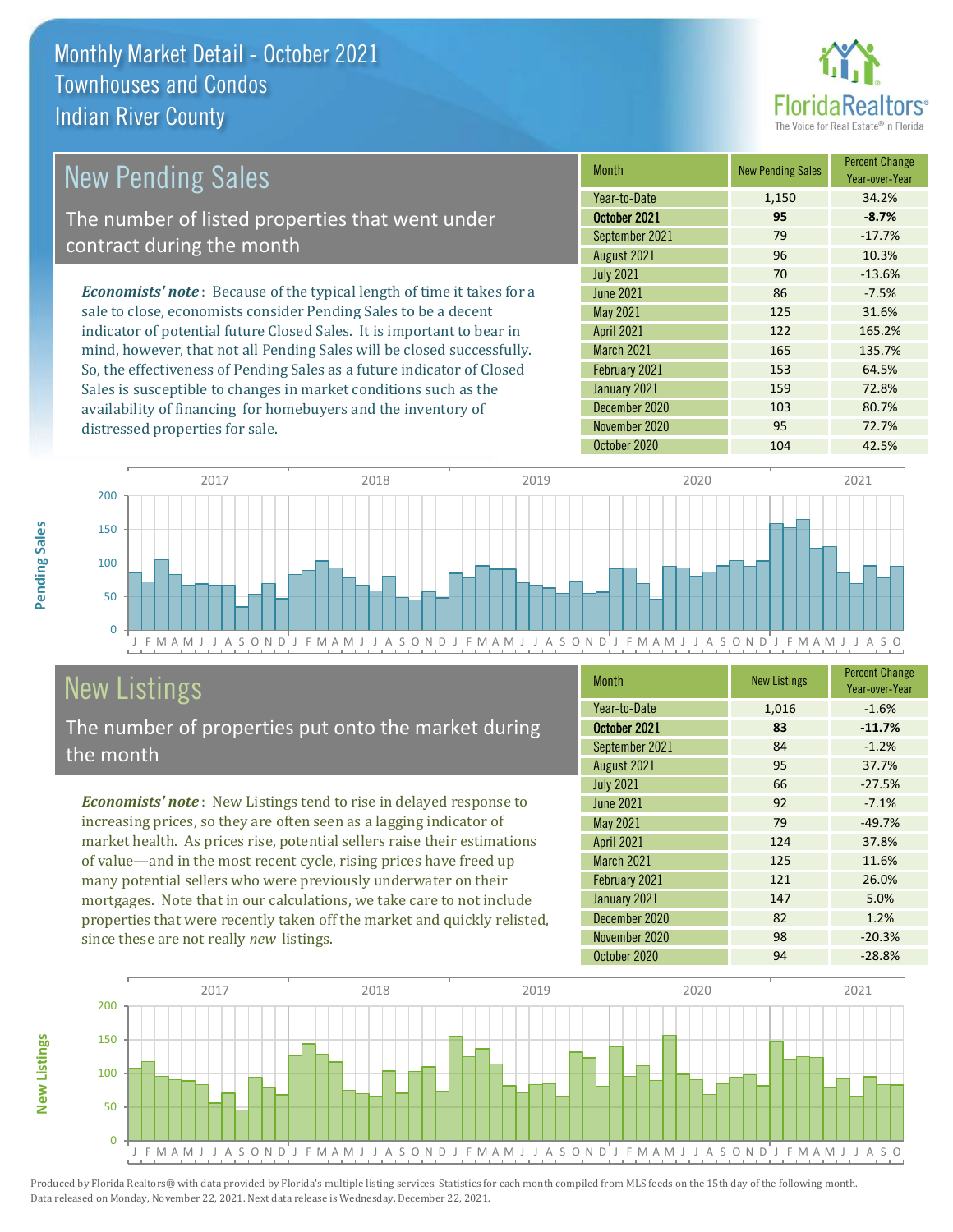

# *Economists' note* : There are a number of ways to define and calculate Inventory (Active Listings) The number of property listings active at the end of the month

Inventory. Our method is to simply count the number of active listings on the last day of the month, and hold this number to compare with the same month the following year. Inventory rises when New Listings are outpacing the number of listings that go off-market (regardless of whether they actually sell). Likewise, it falls when New Listings aren't keeping up with the rate at which homes are going off-market.

| <b>Month</b>             | Inventory | <b>Percent Change</b><br>Year-over-Year |
|--------------------------|-----------|-----------------------------------------|
| <b>YTD (Monthly Avg)</b> | 178       | $-64.1%$                                |
| October 2021             | 113       | $-71.0%$                                |
| September 2021           | 130       | $-67.7%$                                |
| August 2021              | 123       | $-71.0%$                                |
| <b>July 2021</b>         | 125       | $-74.4%$                                |
| June 2021                | 136       | $-73.2%$                                |
| May 2021                 | 144       | $-74.5%$                                |
| <b>April 2021</b>        | 190       | $-66.0%$                                |
| March 2021               | 216       | $-60.3%$                                |
| February 2021            | 278       | $-47.2%$                                |
| January 2021             | 322       | $-40.3%$                                |
| December 2020            | 353       | $-34.5%$                                |
| November 2020            | 387       | $-24.3%$                                |
| October 2020             | 389       | $-14.7%$                                |



## Months Supply of Inventory

An estimate of the number of months it will take to deplete the current Inventory given recent sales rates

*Economists' note* : MSI is a useful indicator of market conditions. The benchmark for a balanced market (favoring neither buyer nor seller) is 5.5 months of inventory. Anything higher is traditionally a buyers' market, and anything lower is a sellers' market. There is no single accepted way of calculating MSI. A common method is to divide current Inventory by the most recent month's Closed Sales count, but this count is a usually poor predictor of future Closed Sales due to seasonal cycles. To eliminate seasonal effects, we use the 12-month average of monthly Closed Sales instead.

| <b>Month</b>             | <b>Months Supply</b> | <b>Percent Change</b><br>Year-over-Year |
|--------------------------|----------------------|-----------------------------------------|
| <b>YTD (Monthly Avg)</b> | 1.9                  | $-73.6%$                                |
| October 2021             | 1.1                  | $-79.2%$                                |
| September 2021           | 1.2                  | $-79.3%$                                |
| August 2021              | 1.1                  | $-82.8%$                                |
| <b>July 2021</b>         | 1.2                  | $-83.8%$                                |
| <b>June 2021</b>         | 1.3                  | $-83.1%$                                |
| May 2021                 | 1.4                  | $-83.9%$                                |
| <b>April 2021</b>        | 2.0                  | $-75.3%$                                |
| <b>March 2021</b>        | 2.4                  | $-68.0%$                                |
| February 2021            | 3.3                  | $-56.0%$                                |
| January 2021             | 4.0                  | $-47.4%$                                |
| December 2020            | 4.5                  | $-41.6%$                                |
| November 2020            | 5.2                  | $-30.7%$                                |
| October 2020             | 5.3                  | $-20.9%$                                |



**Inventory**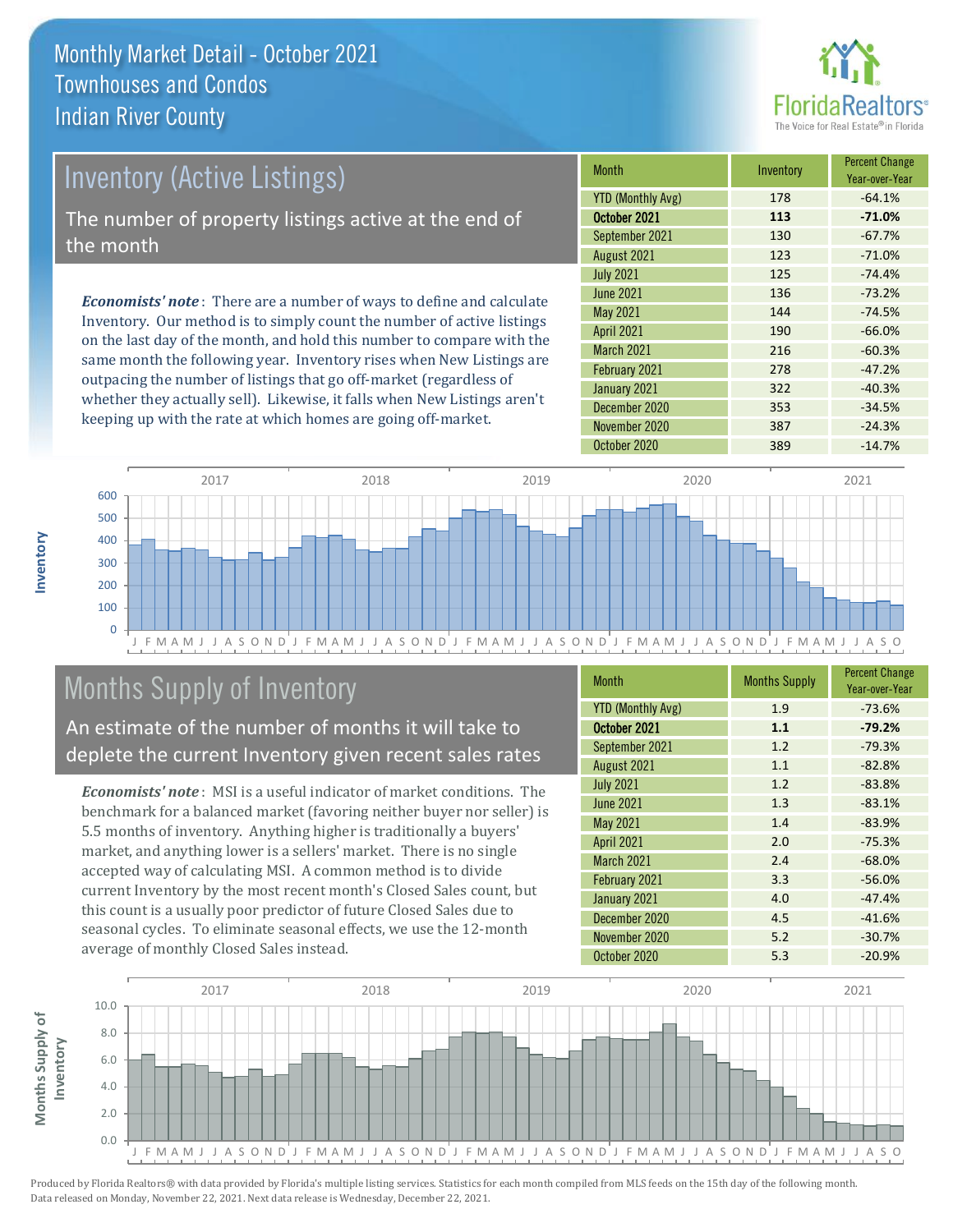

## Closed Sales by Sale Price The number of sales transactions which closed during the month

*Economists' note:* Closed Sales are one of the simplest—yet most important—indicators for the residential real estate market. When comparing Closed Sales across markets of different sizes, we recommend comparing the percent changes in sales rather than the number of sales. Closed Sales (and many other market metrics) are affected by seasonal cycles, so actual trends are more accurately represented by year-over-year changes (i.e. comparing a month's sales to the amount of sales in the same month in the previous year), rather than changes from one month to the next.

| <b>Sale Price</b>     | <b>Closed Sales</b> | <b>Percent Change</b><br>Year-over-Year |
|-----------------------|---------------------|-----------------------------------------|
| Less than \$50,000    | $\Omega$            | $-100.0%$                               |
| $$50,000 - $99,999$   | 8                   | $-50.0%$                                |
| $$100,000 - $149,999$ | 13                  | $-48.0%$                                |
| \$150,000 - \$199,999 | 16                  | 33.3%                                   |
| \$200,000 - \$249,999 | 7                   | 40.0%                                   |
| \$250,000 - \$299,999 | 7                   | 133.3%                                  |
| \$300,000 - \$399,999 | $\overline{4}$      | $-69.2%$                                |
| \$400,000 - \$599,999 | 3                   | $-66.7%$                                |
| \$600,000 - \$999,999 | 8                   | 33.3%                                   |
| \$1,000,000 or more   | 3                   | N/A                                     |



### Median Time to Contract by Sale Price The median number of days between the listing date and contract date for all Closed Sales during the month

*Economists' note* : Like Time to Sale, Time to Contract is a measure of the length of the home selling process calculated for sales which closed during the month. The difference is that Time to Contract measures the number of days between the initial listing of a property and the signing of the contract which eventually led to the closing of the sale. When the gap between Median Time to Contract and Median Time to Sale grows, it is usually a sign of longer closing times and/or declining numbers of cash sales.

| <b>Sale Price</b>     | <b>Median Time to</b><br>Contract | <b>Percent Change</b><br>Year-over-Year |
|-----------------------|-----------------------------------|-----------------------------------------|
| Less than \$50,000    | (No Sales)                        | N/A                                     |
| $$50,000 - $99,999$   | 28 Days                           | $-74.8%$                                |
| $$100,000 - $149,999$ | 23 Days                           | $-50.0%$                                |
| $$150,000 - $199,999$ | 7 Days                            | $-87.9%$                                |
| \$200,000 - \$249,999 | 19 Days                           | $-75.3%$                                |
| \$250,000 - \$299,999 | 22 Days                           | $-50.0%$                                |
| \$300,000 - \$399,999 | 46 Days                           | $-65.2%$                                |
| \$400,000 - \$599,999 | 35 Days                           | $-27.1%$                                |
| \$600,000 - \$999,999 | 13 Days                           | $-38.1%$                                |
| \$1,000,000 or more   | 16 Days                           | N/A                                     |

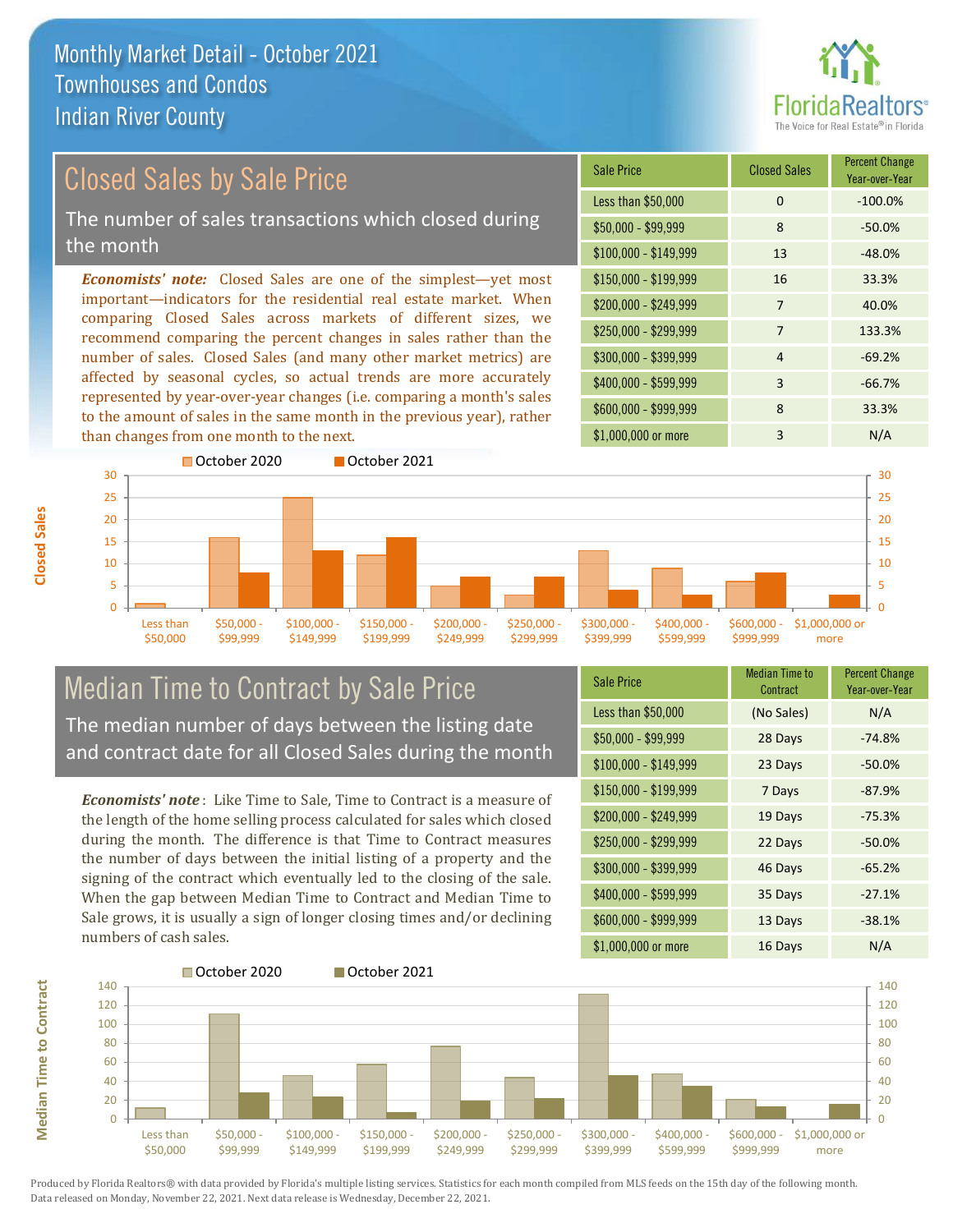

# New Listings by Initial Listing Price

The number of properties put onto the market during the month

*Economists' note:* New Listings tend to rise in delayed response to increasing prices, so they are often seen as a lagging indicator of market health. As prices rise, potential sellers raise their estimations of value—and in the most recent cycle, rising prices have freed up many potential sellers who were previously underwater on their mortgages. Note that in our calculations, we take care to not include properties that were recently taken off the market and quickly relisted, since these are not really *new* listings.





### Inventory by Current Listing Price The number of property listings active at the end of the month

*Economists' note* : There are a number of ways to define and calculate Inventory. Our method is to simply count the number of active listings on the last day of the month, and hold this number to compare with the same month the following year. Inventory rises when New Listings are outpacing the number of listings that go off-market (regardless of whether they actually sell). Likewise, it falls when New Listings aren't keeping up with the rate at which homes are going off-market.

**Inventory**

**New Listings**

| <b>Current Listing Price</b> | Inventory | <b>Percent Change</b><br>Year-over-Year |
|------------------------------|-----------|-----------------------------------------|
| Less than \$50,000           | $\Omega$  | N/A                                     |
| $$50,000 - $99,999$          | 5         | $-89.6%$                                |
| $$100,000 - $149,999$        | 10        | $-86.3%$                                |
| $$150,000 - $199,999$        | 19        | $-50.0%$                                |
| \$200,000 - \$249,999        | 5         | $-82.1%$                                |
| \$250,000 - \$299,999        | 5         | $-87.8%$                                |
| \$300,000 - \$399,999        | 9         | $-76.9%$                                |
| \$400,000 - \$599,999        | 10        | $-71.4%$                                |
| \$600,000 - \$999,999        | 17        | $-51.4%$                                |
| \$1,000,000 or more          | 33        | $-36.5%$                                |